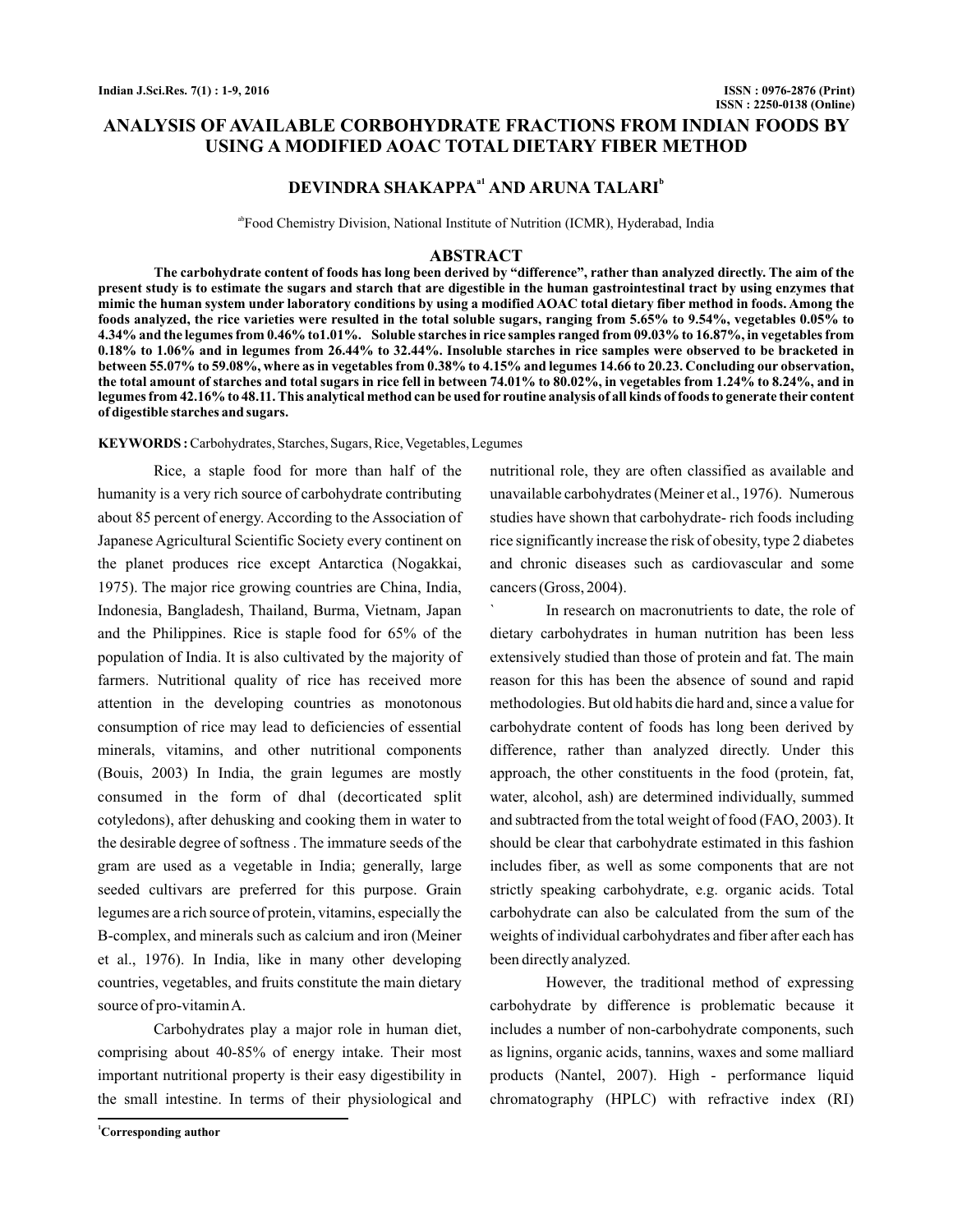#### **SHAKAPPA TALARI AND : ANALYSIS OF AVAILABLE CORBOHYDRATE FRACTIONS FROM...**

detection is a powerful technique for quantification of various types of sugars and was chosen for this study. Shaw has made an extensive compilation of techniques used for sugar analysis (Shaw, 1998) and Southgate has provided an exhaustive review of the same (Southgate, 1991)

Available and accurate methods development for the estimation of dietary carbohydrates in foods is currently gaining a great interest in nutrition research and is essential for computing the correct energy intake. Digestible carbohydrates such as starch are important components of foods such as cereals. Sugars such as sucrose are also important because they are often added to foods during processing. Therefore, the present study was carried out for the analysis of carbohydrates that are digestible in the human gastrointestinal tract by using enzymes that mimic the human system under laboratory conditions specified in AOAC Method 985.29 for total dietary fiber. We have also determined the amount of individual sugars such as fructose, glucose, and sucrose from commonly consumed foods collected from local markets in the twin cities of Hyderabad and Secunderabad, Telangana State, India.

## **MATERIALSAND METHODS**

#### **a. Sugars**

Fructose, glucose, sucrose, maltose and lactose (>99.5% purity; Sigma Chemical Co.,St.Louis, MO) used in this study.

### **b. Enzymes**

Total Dietary Fiber Kit (Sigma, TDF-100A) was used. This kit includes 10 mL heat-stable α-amylase, 500 mg protease, and 30 mL amyloglucosidase.

## **c. Phosphate buffer**

0.08M, pH 6.0. Dissolve 1.400 g anhydrous dibasic sodium ( $Na<sub>2</sub>HPO<sub>4</sub>$ ) and 9.68 g monobasic sodium phosphate monohydrate  $(NaH_1PO_4.H_2O)$  in 1 L water. Check pH and adjust if necessary.

### **d. NaOH**

0.275N. Dissolve 11.00 g NaOH in Lwater

## **e. HCL**

0.325M. Dilute 325 mL 1M HCL to 1L with water.

## **f. Samples**

Samples of commonly consumed foods, including

vegetables, cereals such as rice, and legumes were procured from the local markets of twin cities of Hyderabad and Secunderabad, Telangana, India. All the food samples were defatted with petroleum ether, before sugar extraction.

Replicate values of different fractions of carbohyd rate content of these food samples were defatted with petroleum ether. The different fractions of sugars were determined by following the method of Casterlin et al., 1999. determined. The grains and vegetables were dried and then milled to flour and passed through a 250 μm sieve and

## **Sample Preparation and Sugar Extraction**

proteins and starch under laboratory conditions, as given in the following steps. Duplicate test portions of cereals (rice), legumes and vegetables were treated with heat-stable α-amylase, protease, and amyloglucosidase in order to hydrolyze

#### **Step I**

Samples were taken in to 16 X 125 mm tubes with screw caps in duplicate. Ten milliliters of pH 6.0 phosphate buffer (0.08M) were added to the tubes. The tubes were stored at 4°C for 12 hr for hydration of the matrix. The tubes were centrifuged to separate particles (Eppendorf AG 5810R 22331 Hamburg) at 4°C and 3500 g. A 5 ml of the aqueous portion from each tube was filtered through 0.45 µm syringe filter (What man International Ltd Maid stone England) into another  $16 \times 125$  mm tube for analysis through steps II and III. The remaining 5 ml slurry was used for analysis in Step IV.

### **Step II**

Two milliliters of filtered portion was pipetted in to a test tube and 2 mL acetonitrile was added. After 12 hr of precipitation, the residue was separated by centrifugation. The aqueous portion was cleaned by passing through an auto vial syringe of mesh less 0.45 µm (Whatman International Ltd Maidstone England) and LC-NH2 SPE. The resulting filtrate was then analyzed by HPLC for sugars.

#### **Step III**

Another 3 ml of the 5 ml filtered aqueous portion from step I was subjected to enzyme hydroly sis to degrade soluble starch.  $\alpha$ -Amylase solution (50  $\mu$ L) was added, and the tubes were placed in a 95°C water bath (Daihan Labtech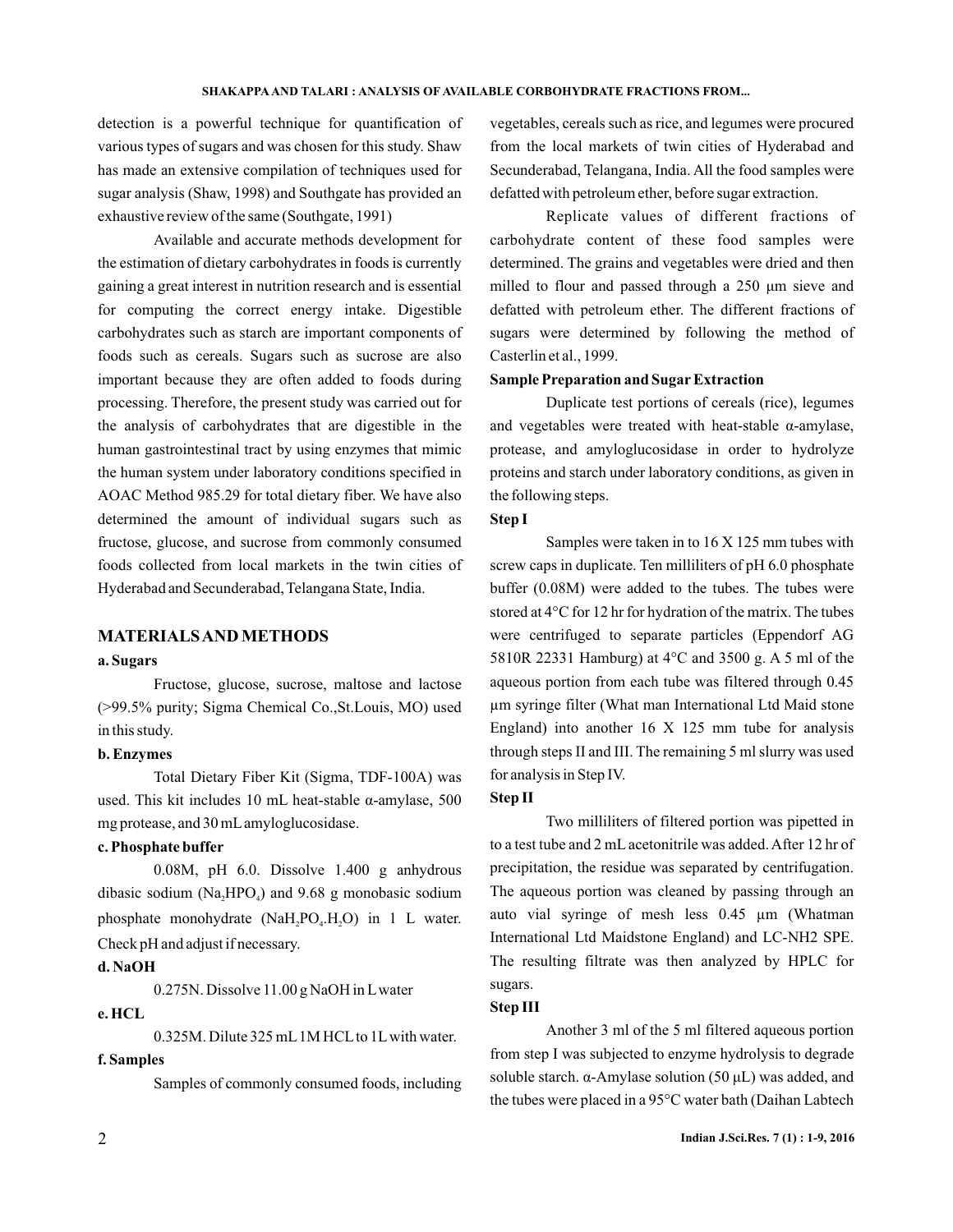Co., Ltd. Korea). After 30 min, the tubes were removed and cooled to 60°C and adjusted to pH 7.5 with 0.4 ml of 0.275N NaOH. Protease solution was added to the tubes which were was added to the tubes to decrease the pH to 4.5. After adjusting the pH amyloglucosidase solution (150 μL) was added and then the tubes were incuba ted at 60°C for 30 min. through a 0.45μm (Whatman International Ltd Maidstone incubated at 60°C for 30 min. Now 0.4 mL of 0.325M HCl After the tubes had cooled, 3 mL of acetonitrile was added. After allowing for overnight precipitation, the residue was separated by centrifugation. The liquid portion was filtered England) and then cleaned by SPE. The filtrate was analyzed by HPLC using the operating conditions as mentioned in step II.

#### **Step IV**

The insoluble residue slurry from step I was subjected to enzyme hydrolysis in the same way as described for Step III, except that 1mL of 0.275N NaOH, 1 mL of 0.325M HCl, and 7 mL of acetonitrile were used.

## **HPLC Separation of Carbohydrates**

HPLC analysis of carbohydrates was carried out by the procedure described by Casterlin et al 1999. The chromatographic system consisted of a Shimadzu (model LC6A) chromatograph equipped with system controller, SCL6A, RID-10A RI detector, an integrator C-R3A chromate pack and stainless steel LC-NH<sub>2</sub> 25 cm X 4.6 mm column preceded by a Supel-guard column containing LC-NH<sub>2</sub> packing (Supelcosil, 5µm particle size). By injecting 10 µl of the sample extract in to the HPLC column, isocratic separation of carbohydrate fractions was accomplished, with a mobile phase consisting of acetonitrile: water (80:20  $(v/v)$ , at a flow rate of 1 ml per min. Standards of fructose, glucose, sucrose, maltose and lactose were purchased from Fluca Chemicals (USA). The HPLC was calibrated daily by injecting 10 µl standard mixtures, the concentration of each sugar ranging from 4.5 to 9.6 mg/ml. Peak identification was based on retention times and confirmed using standards.

## **CALCULATION**

Calculation of Sugars: Sugars were calculated with the following formula;

Sugars, 
$$
\mu g/g = \frac{\text{Peak area} \times \text{std factor} \times \text{volume factor}}{\text{Test portion weight, g}}
$$

Where peak area = chromatographic peak area of sugar, std factor = conversion factor peak area to sugar value in micrograms based on sugar standard curve (slope), and volume factor =10.0 for Step II, 15.125 for Step III, or 14.25 for Step IV.

### **Calculation of Soluble Starch**

The amount of individual sugars in Step III is the amount remaining after subtraction of the amount of the corresponding sugar determined in Step II. Because of hydrolysis by enzymes used in Step III, the amount of glucose derived from maltose is subtracted from the amount of glucose in Step III. A maltose-to-glucose conversion factor of 0.9 is used in this case.

## **Calculation of Insoluble Starch**

In Step IV, the amount of individual sugars is the amount remaining after subtraction of the amount of the corresponding sugar determined in Step III and of the amount of glucose derived from maltose determined in Step II. The amounts of soluble starches are obtained by multiplying the increased amount of glucose from hydrolysis of soluble material by 0.9. The amounts of insoluble starches are obtained by conversion of the increased amount of glucose in the insoluble material. The amount of glucose derived from maltose is not included in this determination.

#### **StatisticalAnalysis**

The mean and standard deviation for each fraction of carbohydrates in each foodstuff was calculated. The differences in mean values between foodstuffs were tested using one-way analysis of variance.

#### **RESULTS**

The analytical steps shown in the procedure allowed the measurement of total carbohydrates in food samples. This procedure provided a food extract containing all sugars present in the food as simple sugars and digestible carbohydrates. The use of enzymes in step III and Step IV led to an increase in the amount of glucose resulting from the hydrolysis of starches. Figure1 shows typical HP liquid chromatograms of standard fructose, glucose, sucrose,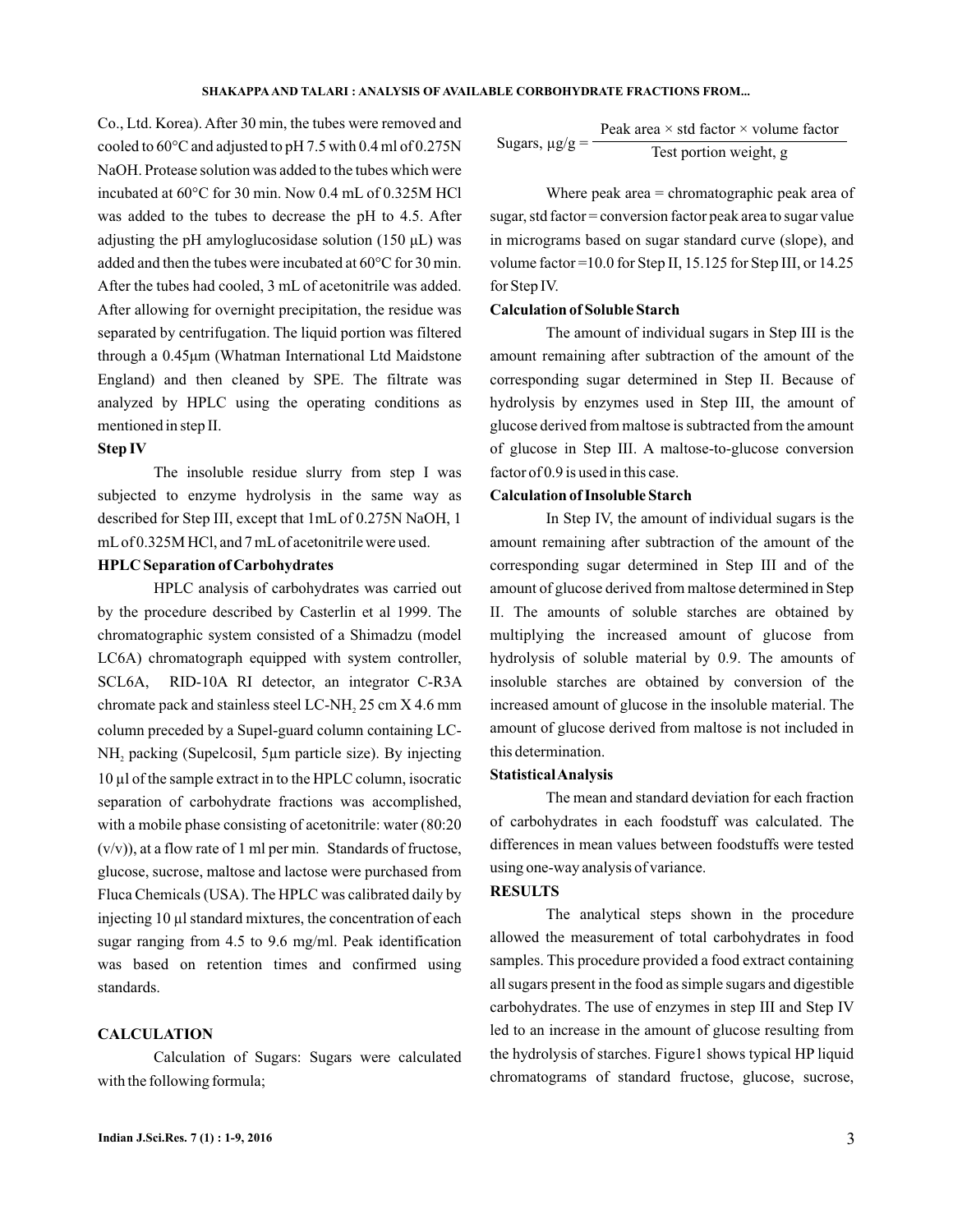| Carbohydrate, g/100g |                                  |                  |                  |                  |                  |                  |
|----------------------|----------------------------------|------------------|------------------|------------------|------------------|------------------|
| <b>Rice</b>          | <b>Step: Material, treatment</b> | Fructose         | <b>Glucose</b>   | <b>Sucrose</b>   |                  | Maltose Lactose  |
| Three roses          | II: Soluble, w/o enzyme          | $\theta$         | $0.38 \pm 0.04$  | $6.16 \pm 0.26$  | $\mathbf{0}$     | $\theta$         |
|                      | III: Soluble, with enzyme        | $\boldsymbol{0}$ | $10.03 \pm 0.26$ | $3.00 \pm 0.10$  | $\mathbf{0}$     | $\mathbf{0}$     |
|                      | IV: Insoluble, with enzyme       | $\boldsymbol{0}$ | $61.60 \pm 0.35$ | $\theta$         | $\overline{0}$   | $\mathbf{0}$     |
| Warangle             | II: Soluble, w/o enzyme          | $\boldsymbol{0}$ | $1.10 \pm 0.01$  | $6.94 \pm 0.21$  | $\theta$         | $\boldsymbol{0}$ |
| sona masoori         | III: Soluble, with enzyme        | $\boldsymbol{0}$ | $11.13 \pm 0.01$ | $1.09 \pm 0.01$  | $\boldsymbol{0}$ | $\boldsymbol{0}$ |
|                      | IV: Insoluble, with enzyme'      | $\boldsymbol{0}$ | $65.21 \pm 0.40$ | $\Omega$         | $\mathbf{0}$     | $\mathbf{0}$     |
| Masoor sambar        | II: Soluble, w/o enzyme          | $\boldsymbol{0}$ | $1.09 \pm 0.00$  | $6.79 \pm 0.00$  | $\boldsymbol{0}$ | $\boldsymbol{0}$ |
|                      | III: Soluble, with enzyme        | $\boldsymbol{0}$ | $12.10 \pm 0.07$ | $1.05 \pm 0.01$  | $\boldsymbol{0}$ | $\boldsymbol{0}$ |
|                      | IV: Insoluble, with enzyme       | $\boldsymbol{0}$ | $62.60 \pm 0.37$ | $\boldsymbol{0}$ | $\mathbf{0}$     | $\boldsymbol{0}$ |
| Hansa                | II: Soluble, w/o enzyme          | $\boldsymbol{0}$ | $1.11 \pm 0.01$  | $7.10 \pm 0.01$  | $\boldsymbol{0}$ | $\boldsymbol{0}$ |
| nookalu              | III: Soluble, with enzyme        | $\boldsymbol{0}$ | 12.25±0.04       | $1.06 \pm 0.01$  | $\boldsymbol{0}$ | $\boldsymbol{0}$ |
|                      | IV: Insoluble, with enzyme       | $\boldsymbol{0}$ | $63.32 \pm 0.13$ | $\Omega$         | $\boldsymbol{0}$ | $\boldsymbol{0}$ |
| Ashajyoti            | II: Soluble, w/o enzyme          | $\boldsymbol{0}$ | $1.05 \pm 0.01$  | $3.23 \pm 0.11$  | $\mathbf{0}$     | $\boldsymbol{0}$ |
| Kurnool              | III: Soluble, with enzyme        | $\boldsymbol{0}$ | 13.55±0.18       | $2.03 \pm 0.02$  | $\mathbf{0}$     | $\boldsymbol{0}$ |
|                      | IV: Insoluble, with enzyme       | $\boldsymbol{0}$ | $64.84 \pm 0.15$ | $\theta$         | $\mathbf{0}$     | $\boldsymbol{0}$ |
| Sonamasoori          | II: Soluble, w/o enzyme          | $\boldsymbol{0}$ | $1.02 \pm 0.11$  | $5.06 \pm 0.01$  | $\theta$         | $\boldsymbol{0}$ |
| Kurnool              | III: Soluble, with enzyme        | $\boldsymbol{0}$ | $15.75 \pm 0.18$ | $0.58 \pm 0.01$  | $\boldsymbol{0}$ | $\boldsymbol{0}$ |
|                      | IV: Insoluble, with enzyme       | $\boldsymbol{0}$ | $65.64 \pm 0.25$ | $\Omega$         | $\theta$         | $\boldsymbol{0}$ |
| Sona                 | II: Soluble, w/o enzyme          | $\boldsymbol{0}$ | $1.10 \pm 0.01$  | $4.99 \pm 0.12$  | $\mathbf{0}$     | $\boldsymbol{0}$ |
| masoori old          | III: Soluble, with enzyme        | $\boldsymbol{0}$ | $16.00 \pm 0.12$ | $0.58 \pm 0.01$  | $\mathbf{0}$     | $\boldsymbol{0}$ |
|                      | IV: Insoluble, with enzyme       | $\boldsymbol{0}$ | $65.50 \pm 0.46$ | $\theta$         | $\boldsymbol{0}$ | $\boldsymbol{0}$ |
| Hansa old            | II: Soluble, w/o enzyme          | $\boldsymbol{0}$ | $1.05 \pm 0.01$  | $4.68 \pm 0.15$  | $\theta$         | $\boldsymbol{0}$ |
|                      | III: Soluble, with enzyme        | $\boldsymbol{0}$ | $16.05 \pm 0.04$ | $0.54 \pm 0.05$  | $\bf{0}$         | $\boldsymbol{0}$ |
|                      | IV: Insoluble, with enzyme       | $\boldsymbol{0}$ | $62.53 \pm 0.08$ | $\theta$         | $\mathbf{0}$     | $\boldsymbol{0}$ |
| Nukaloo              | II: Soluble, w/o enzyme          | $\boldsymbol{0}$ | $1.12 \pm 0.03$  | $2.37 \pm 0.09$  | $\boldsymbol{0}$ | $\boldsymbol{0}$ |
| sambar               | III: Soluble, with enzyme        | $\boldsymbol{0}$ | $17.25 \pm 0.25$ | $2.16 \pm 0.07$  | $\boldsymbol{0}$ | $\boldsymbol{0}$ |
|                      | IV: Insoluble, with enzyme       | $\boldsymbol{0}$ | $65.13 \pm 0.16$ | $\theta$         | $\boldsymbol{0}$ | $\boldsymbol{0}$ |
| King Kurnool         | II: Soluble, w/o enzyme          | $\boldsymbol{0}$ | $1.29 \pm 0.16$  | $4.49 \pm 0.11$  | $\boldsymbol{0}$ | $\boldsymbol{0}$ |
|                      | II: Soluble, with enzyme         | $\boldsymbol{0}$ | $18.75 \pm 0.11$ | $1.83 \pm 0.09$  | $\mathbf{0}$     | $\boldsymbol{0}$ |
|                      | IV: Insoluble, with enzyme       | $\boldsymbol{0}$ | $61.19 \pm 0.68$ | $\boldsymbol{0}$ | $\boldsymbol{0}$ | $\boldsymbol{0}$ |

**Table 1 : Carbohydrate Analysis of Different Branded Rice Sample**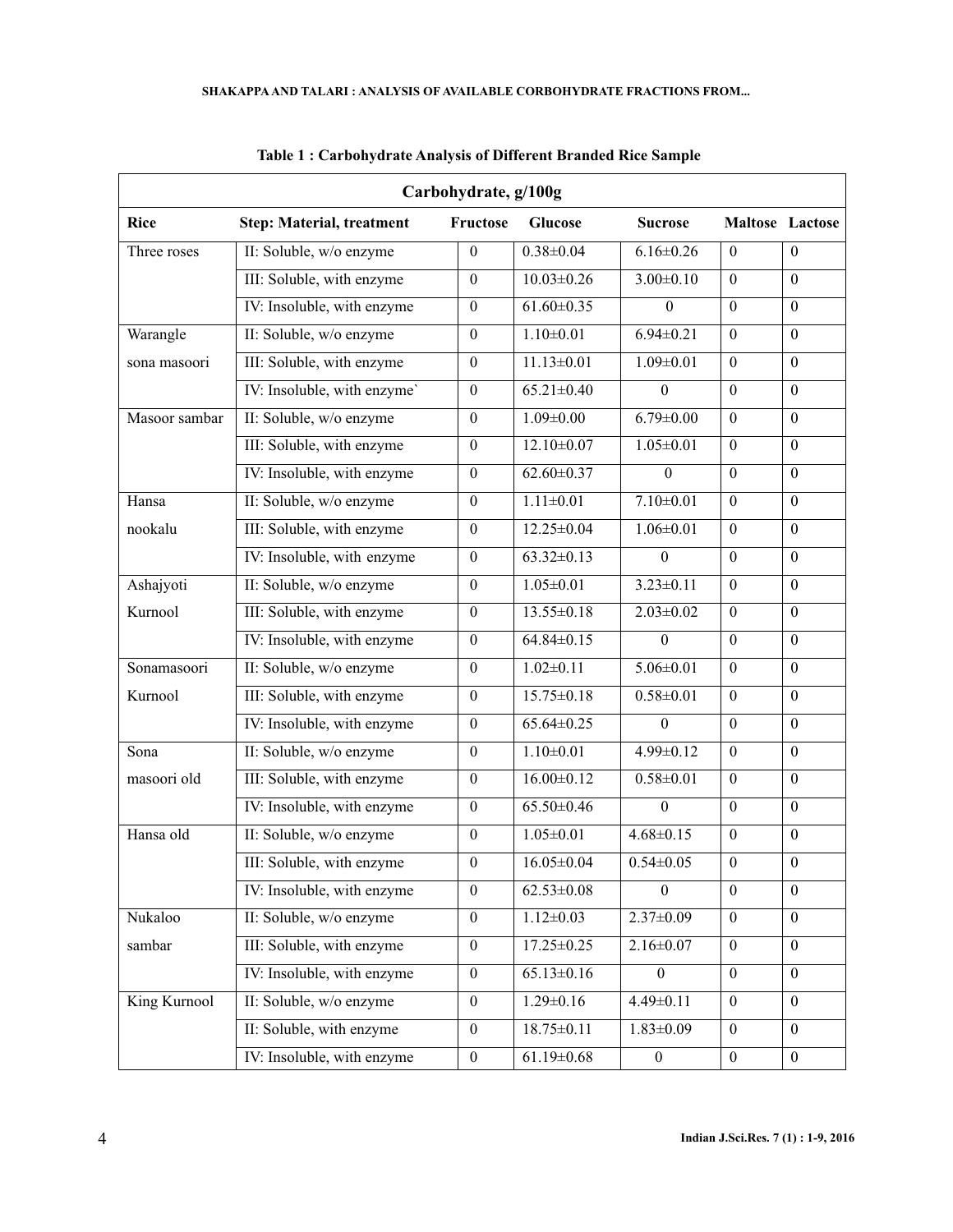| Carbohydrate, g/100g |                                  |                  |                  |                  |                  |                  |
|----------------------|----------------------------------|------------------|------------------|------------------|------------------|------------------|
| Veg                  | <b>Step: Material, treatment</b> | Fructose         | <b>Glucose</b>   | <b>Sucrose</b>   | <b>Maltose</b>   | Lactose          |
| <b>Vegetables</b>    |                                  |                  |                  |                  |                  |                  |
| Bitter guard         | II: Soluble, w/o enzyme          | $\theta$         | $0.05 \pm 0.01$  | $\theta$         | $\theta$         | $\theta$         |
|                      | III: Soluble, with enzyme        | $\theta$         | $0.27 \pm 0.01$  | $\theta$         | $\theta$         | $\theta$         |
|                      | IV: Insoluble, with enzyme       | $\theta$         | $1.29 \pm 0.08$  | $\mathbf{0}$     | $\mathbf{0}$     | $\boldsymbol{0}$ |
| <b>Brinjal</b>       | II: Soluble, w/o enzyme          | $0.08 \pm 0.01$  | $0.06 \pm 0.01$  | $\boldsymbol{0}$ | $\overline{0}$   | $\mathbf{0}$     |
|                      | III: Soluble, with enzyme        | $0.03 \pm 0.01$  | $0.63 \pm 0.01$  | $\theta$         | $\theta$         | $\theta$         |
|                      | IV: Insoluble, with enzyme'      | $0.19 \pm 0.02$  | $1.10 \pm 0.04$  | $\theta$         | $\overline{0}$   | $\mathbf{0}$     |
| Carrot               | II: Soluble, w/o enzyme          | $0.30 \pm 0.01$  | $0.34 \pm 0.01$  | $2.03 \pm 0.04$  | $\overline{0}$   | $\Omega$         |
|                      | III: Soluble, with enzyme        | $0.05 \pm 0.01$  | $1.18 \pm 0.02$  | $0.41 \pm 0.03$  | $\mathbf{0}$     | $\boldsymbol{0}$ |
|                      | IV: Insoluble, with enzyme       | $0.47 \pm 0.11$  | $3.15 \pm 0.03$  | $0.74 \pm 0.04$  | $\theta$         | $\theta$         |
| Ladyfinger           | II: Soluble, w/o enzyme          | $0.09 \pm 0.00$  | $0.10 \pm 0.01$  | $\mathbf{0}$     | $\mathbf{0}$     | $\mathbf{0}$     |
|                      | III: Soluble, with enzyme        | $0.08 \pm 0.01$  | $0.52 \pm 0.01$  | $\theta$         | $\overline{0}$   | $\theta$         |
|                      | IV: Insoluble, with enzyme       | $0.12 \pm 0.03$  | $0.42 \pm 0.04$  | $\theta$         | $\theta$         | $\theta$         |
| Onion                | II: Soluble, w/o enzyme          | $0.14 \pm 0.04$  | $0.16 \pm 0.04$  | $0.35 \pm 0.05$  | $\overline{0}$   | $\mathbf{0}$     |
|                      | III: Soluble, with enzyme        | $0.19 \pm 0.00$  | $0.20 \pm 0.04$  | $\theta$         | $\theta$         | $\theta$         |
|                      | IV: Insoluble, with enzyme       | $1.26 \pm 0.08$  | $4.61 \pm 0.26$  | $0.87 \pm 0.11$  | $\theta$         | $\mathbf{0}$     |
| <b>Legumes</b>       |                                  |                  |                  |                  |                  |                  |
| Horse gram           | II: Soluble, w/o enzyme          | $0.16 \pm 0.02$  | $0.30 \pm 0.01$  | $\mathbf{0}$     | $\theta$         | $\theta$         |
|                      | III: Soluble, with enzyme        | 0                | 32.29±1.61       | $\theta$         | $\overline{0}$   | $\theta$         |
|                      | IV: Insoluble, with enzyme       | $\overline{0}$   | $17.28 \pm 1.15$ | $\theta$         | $\theta$         | $\mathbf{0}$     |
| Green gram           | II: Soluble, w/o enzyme          | $\boldsymbol{0}$ | $\theta$         | $0.19 \pm 0.03$  | $\boldsymbol{0}$ | $\boldsymbol{0}$ |
|                      | III: Soluble, with enzyme        | $\boldsymbol{0}$ | 29.38±0.64       | $\theta$         | $\mathbf{0}$     | $\theta$         |
|                      | IV: Insoluble, with enzyme       | $\boldsymbol{0}$ | 17.25±0.98       | $\theta$         | $\boldsymbol{0}$ | $\boldsymbol{0}$ |
| Red gram             | II: Soluble, w/o enzyme          | $\boldsymbol{0}$ | $\boldsymbol{0}$ | $1.01 \pm 0.04$  | $\boldsymbol{0}$ | $\boldsymbol{0}$ |
|                      | III: Soluble, with enzyme        | 0                | $36.04 \pm 1.13$ | $\theta$         | $\theta$         | $\theta$         |
|                      | IV: Insoluble, with enzyme       | $\boldsymbol{0}$ | $16.29 \pm 0.62$ | $\mathbf{0}$     | $\boldsymbol{0}$ | $\mathbf{0}$     |
| Cowpea               | II: Soluble, w/o enzyme          | $\overline{0}$   | $\Omega$         | $0.61 \pm 0.02$  | $\boldsymbol{0}$ | $\overline{0}$   |
|                      | III: Soluble, with enzyme        | $\boldsymbol{0}$ | 29.96±0.21       | $\boldsymbol{0}$ | $\boldsymbol{0}$ | $\mathbf{0}$     |
|                      | IV: Insoluble, with enzyme       | $\boldsymbol{0}$ | 20.38±0.79       | $\theta$         | $\theta$         | $\theta$         |
| White pea            | II: Soluble, w/o enzyme          | $\boldsymbol{0}$ | $\overline{0}$   | $0.80{\pm}0.02$  | $\theta$         | $\boldsymbol{0}$ |
|                      | II: Soluble, with enzyme         | $\boldsymbol{0}$ | 32.15±0.40       | $\boldsymbol{0}$ | $\boldsymbol{0}$ | $\boldsymbol{0}$ |
|                      | IV: Insoluble, with enzyme       | $\boldsymbol{0}$ | 22.48±0.79       | $\mathbf{0}$     | $\boldsymbol{0}$ | $\boldsymbol{0}$ |

**Table 1.1 : Carbohydrate Analysis of Different Vegetable and Legume Samples**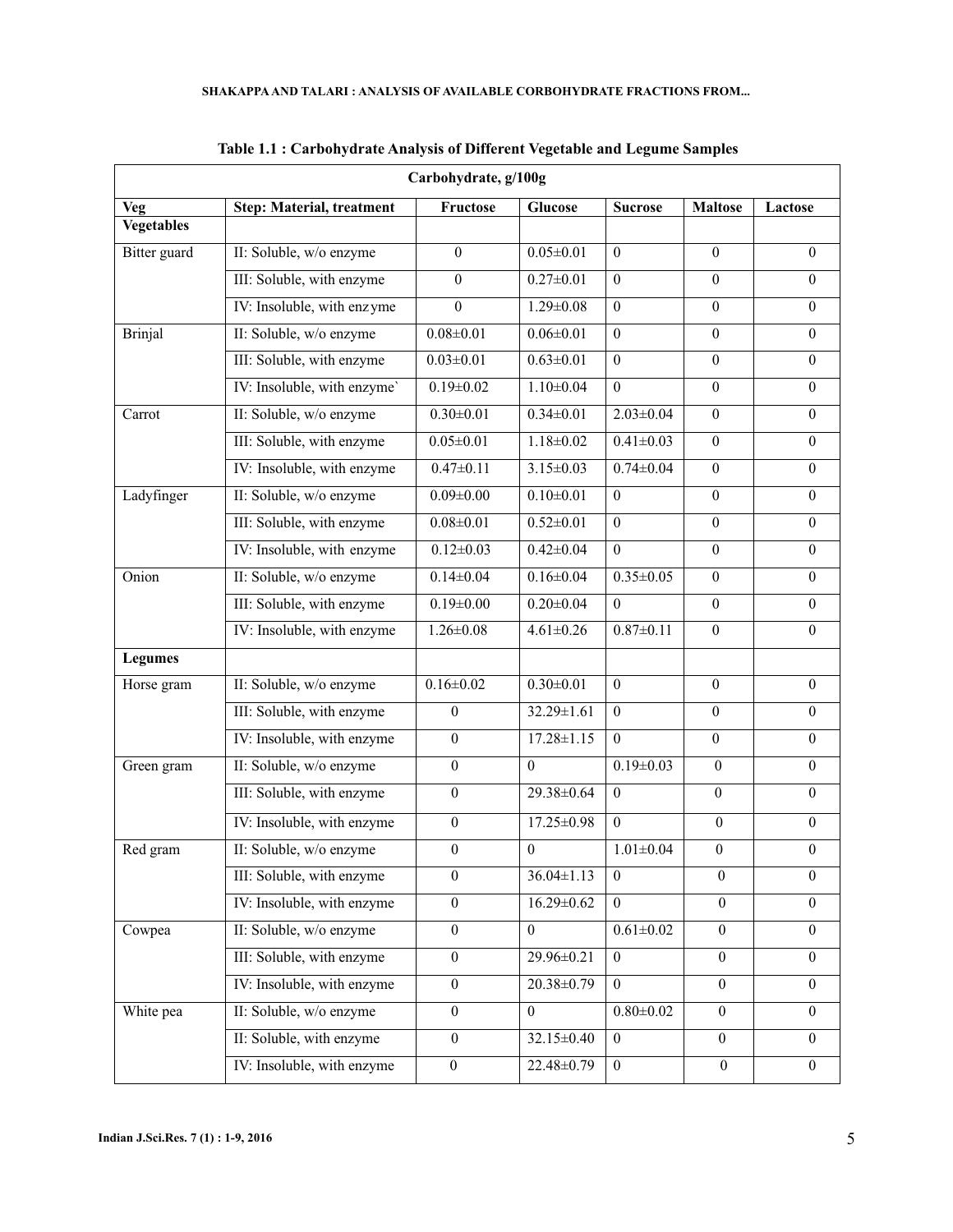| SHAKAPPA AND TALARI : ANALYSIS OF AVAILABLE CORBOHYDRATE FRACTIONS FROM |
|-------------------------------------------------------------------------|
|-------------------------------------------------------------------------|

| <b>Name</b>              | <b>Soluble Starch</b> | <b>Insoluble</b><br><b>Starch</b> | <b>Total Starch</b> | <b>Total</b><br>Sugar | <b>Starches</b><br>and Sugars |
|--------------------------|-----------------------|-----------------------------------|---------------------|-----------------------|-------------------------------|
| Three roses              | $09.03 \pm 0.16$      | $55.44 \pm 0.14$                  | $64.47 \pm 0.30$    | $9.54 \pm 0.17$       | 74.01                         |
| Warangal<br>Sona Masoori | $10.02 \pm 0.37$      | $58.69 \pm 0.08$                  | $68.71 \pm 0.45$    | $9.31 \pm 0.00$       | 77.84                         |
| Masoor<br>Sambar         | $10.89 \pm 0.09$      | $56.34 \pm 0.31$                  | $67.23 \pm 0.41$    | $8.93 \pm 0.02$       | 76.16                         |
| Hansa<br>nookalu         | $11.02 \pm 0.03$      | $56.99 \pm 0.07$                  | $68.01 \pm 0.11$    | $9.27 \pm 0.07$       | 77.28                         |
| Asha Jyothi<br>kurnool   | $12.19 \pm 0.90$      | $58.35 \pm 0.38$                  | $70.55 \pm 0.48$    | $6.31 \pm 0.05$       | 76.86                         |
| Sona Masoori<br>Kurnool  | $14.17 \pm 0.16$      | $59.08 \pm 0.22$                  | $73.25 \pm 0.38$    | $6.66 \pm 0.04$       | 79.91                         |
| Sona Masoori<br>Old      | $14.40 \pm 0.31$      | $58.95 \pm 0.40$                  | $73.35 \pm 0.72$    | $6.67 \pm 0.05$       | 80.02                         |
| Hansa Old                | $14.44 \pm 0.16$      | $56.28 \pm 0.44$                  | $70.72 \pm 0.60$    | $6.27 \pm 0.07$       | 76.99                         |
| Nookalu<br>Sambar        | $15.52 \pm 0.09$      | $58.62 \pm 0.61$                  | $74.14 \pm 0.71$    | $5.65 \pm 0.11$       | 79.79                         |
| King Kurnool             | $16.87 \pm 0.03$      | $55.07 \pm 0.11$                  | $71.94 \pm 0.15$    | $7.61 \pm 0.01$       | 79.56                         |

**Table 2: Carbohydrate Content of Different Branded Rice Samples (g/100g)(a)**

Values are expressed as mean  $\pm$  standard deviation; n = 6,  $^{\circ}$ DB, dry base

**Table. 3 Carbohydrate Content of Different Vegetable and Legume Samples (g/100g)(a) :**

| <b>Name</b>       | Soluble Starch   | Insoluble Starch | <b>Total Starch</b> | <b>Total Sugar</b> | <b>Starches</b><br>and Sugars |
|-------------------|------------------|------------------|---------------------|--------------------|-------------------------------|
| <b>Vegetables</b> |                  |                  |                     |                    |                               |
| Bitter guard      | $0.24 \pm 0.01$  | $1.16 \pm 0.07$  | $1.40 \pm 0.08$     | $0.05 \pm 0.01$    | 1.45                          |
| Brinjal           | $0.57 \pm 0.01$  | $0.99 \pm 0.04$  | $1.56 \pm 0.05$     | $0.36 \pm 0.05$    | 1.92                          |
| Carrot            | $106 \pm 0.02$   | $2.84 \pm 0.03$  | $3.90 \pm 0.05$     | $4.34 \pm 0.25$    | 8.24                          |
| Lady finger       | $0.47 \pm 0.01$  | $0.38 \pm 0.04$  | $0.85 \pm 0.05$     | $0.39 \pm 0.05$    | 1.24                          |
| Onion             | $0.18 \pm 0.04$  | $4.15 \pm 0.23$  | $4.33 \pm 0.27$     | $2.97 \pm 0.32$    | 7.30                          |
| <b>Legumes</b>    |                  |                  |                     |                    |                               |
| Horse gram        | $29.06 \pm 1.45$ | $15.55 \pm 1.04$ | $44.61 \pm 2.49$    | $0.46 \pm 0.03$    | 45.07                         |
| Green gram        | $26.44 \pm 0.58$ | $15.53 \pm 0.88$ | $41.97 \pm 1.46$    | $0.19 \pm 0.03$    | 42.16                         |
| Red gram          | $32.44 \pm 1.02$ | $14.66 \pm 0.56$ | $47.10 \pm 1.58$    | $1.01 \pm 0.04$    | 48.11                         |
| Cowpea            | $26.96 \pm 0.19$ | $18.34 \pm 0.71$ | $45.30 \pm 0.90$    | $0.61 \pm 0.02$    | 45.91                         |
| White pea         | $28.94 \pm 0.36$ | $20.23 \pm 0.71$ | $49.17 \pm 1.07$    | $0.80 \pm 0.02$    | 49.97                         |

Values are expressed as mean  $\pm$  standard deviation; n = 6 <sup>a</sup>DB, dry base and <sup>a</sup>EF, edible foods for vegetables

maltose, and lactose. And Fig. 2 shows typical HP liquid chromatograms of carrot in step IV.

Table 1 and Table 1.1 represent the individual fractions of sugars in the branded rice, vegetables and legumes before and after enzymatic treatment.

Table 2 indicates the values of total sugars, soluble starch and insoluble starch rice sample tested. The values of total soluble sugars ranged from 5.65% (Nookalu sambar) to 9.62% (Hansa old), soluble starch from 9.03% (Three roses) to 16.87% (King kurnool) and insoluble starches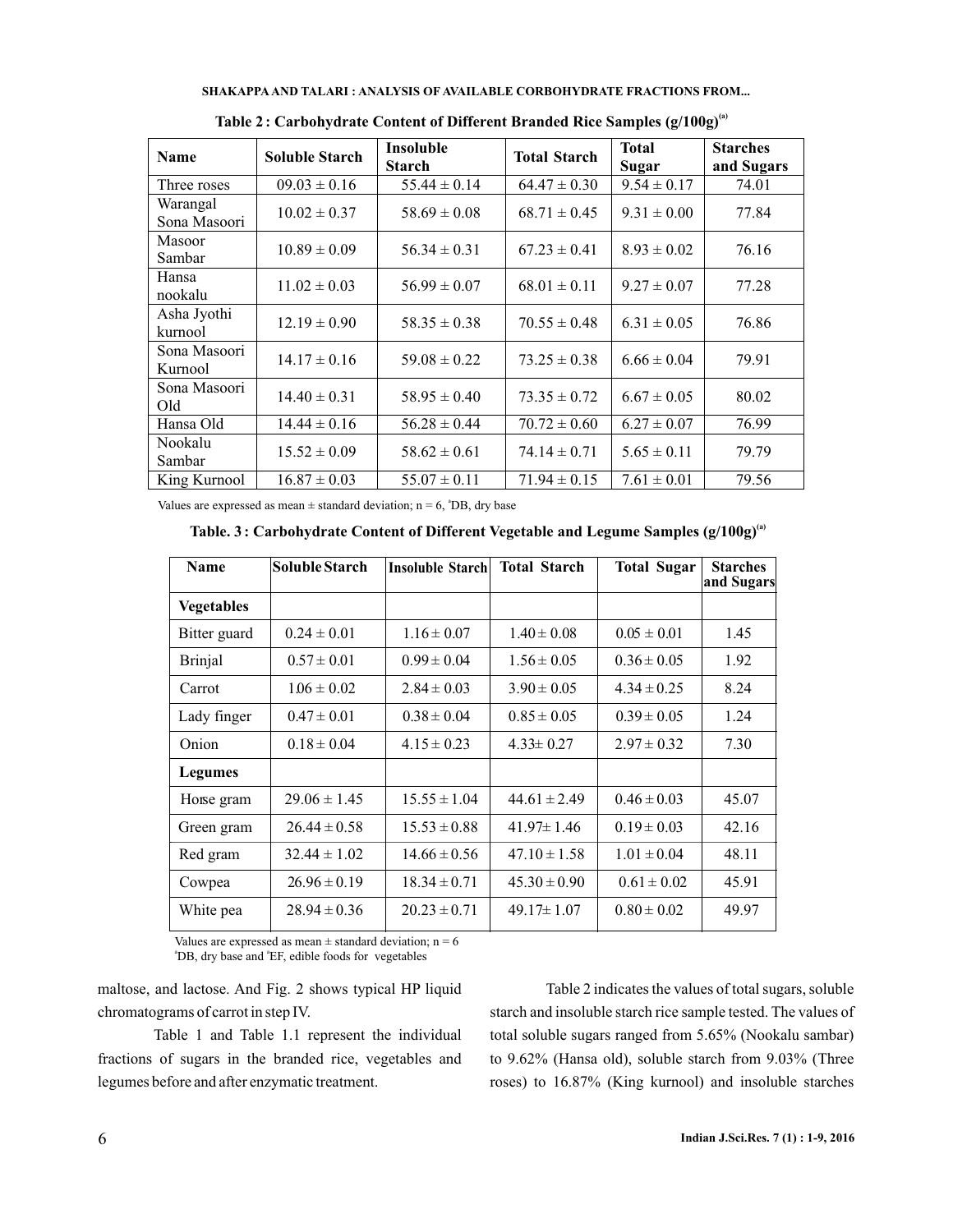**SHAKAPPA TALARI AND : ANALYSIS OF AVAILABLE CORBOHYDRATE FRACTIONS FROM...**



**Figure 1. HP Liquid Chromatograms of Reference Standard of Fructose, Glucose, Sucrose, Maltose and Lactose**



**Figure 2 : HP Liquid Chromatograms of Carrot in Step IV**

from 55.07% (King kurnool) to 59.08% (Sona masoori). In general rice varieties are rich source of carbohydrates and these varieties were showed very narrow variation of total sugars, soluble and insoluble starches. The total amount of carbohydrate including starches and total sugars among rice varieties fell in between 74.01% (Three roses) to 80.02% (Sona masoori old) (Table 2).

The results of carbohydrate fractions among the vegetables analyzed were showed the total sugars from 0.05% (Bitter guard) to 4.34% (Carrot), soluble starch from 0.24% (Bitter guard) to 1.06% (Carrot) and insoluble starches from 0.38% (Ladyfinger) to 4.15% (Onion). Total carbohydrates, among the vegetable varieties studied, fell in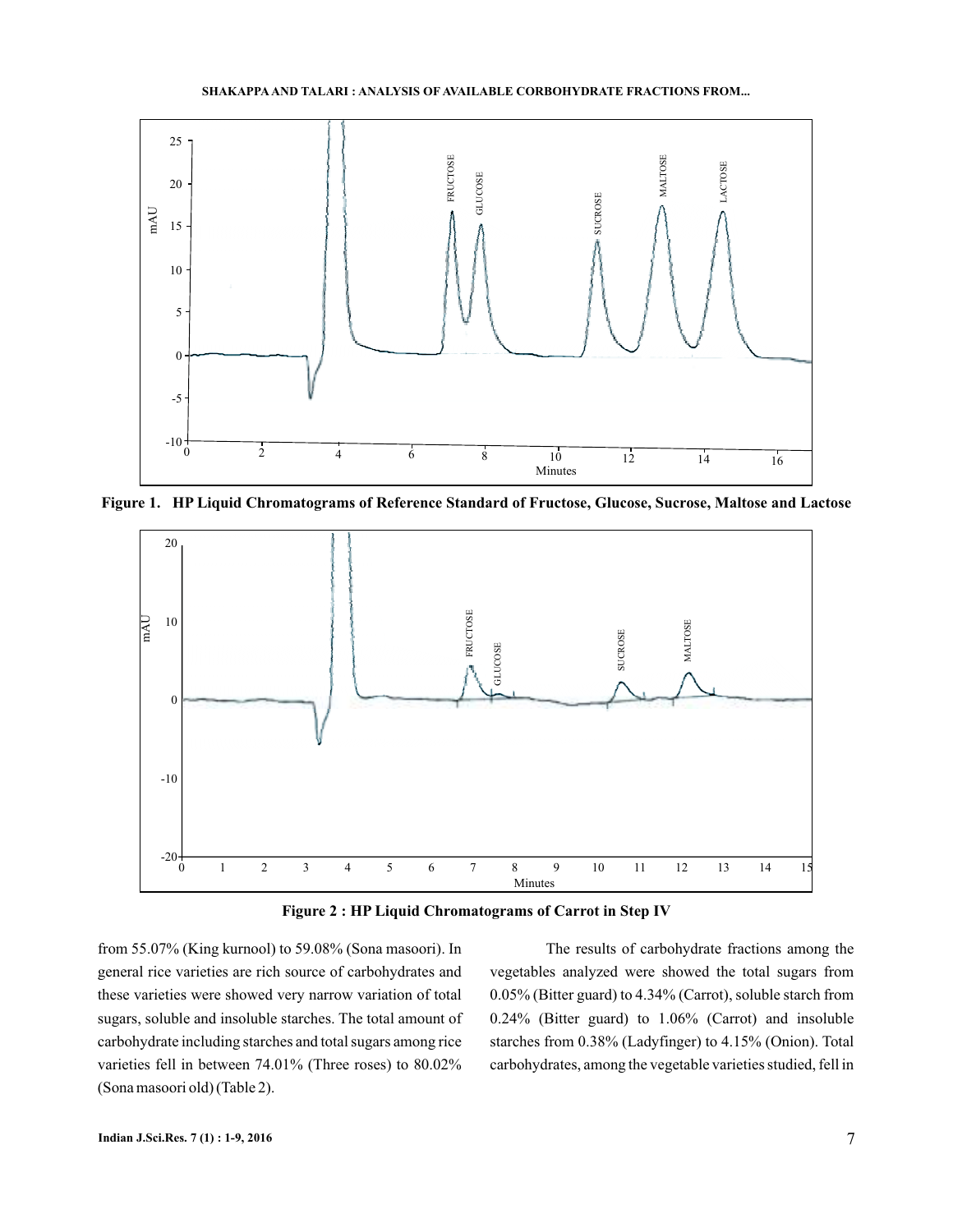the range of 1.24% (Lady Finger) to 8.24% in carrot (Table 3).

The results of carbohydrate fractions among the legumes analyzed were showed the total sugars ranging from 0.19% (green gram) to 1.01% (red gram), soluble starch from 26.44% (green gram) to 32.44% (red gram), insoluble starch from 14.66% (red gram), to 20.23% in (white pea) and the amount of total carbohydrates among the pulses ranges from 42.16% (green gram) to 49.97% in (white pea). The results of the carbohydrate fractions like soluble, insoluble starches and total sugars were varied significantly in pulses.

## **DISCUSSION**

Casterline et al., 1999 reported 13.9% of soluble starches, 57.6% of insoluble starches, 6.9% of total sugar and 78.4% of starches and sugars in rice. They have also shown 13.8% of soluble starches, 25.3% of insoluble starches, 42.2% of total sugar and 81.4% of starches and sugars in rice (cocoa). Costa et al (2010) have reported available carbohydrates and total carbohydrate in different foods of Australia, Belgium, Bulgaria, Germany, Greece, Iceland, Italy, Lithuania, Poland, Portugal, Spain, and Turkey by following the method of by difference according to FAO. Casterline et al (1999) have also reported that 1% of soluble starches, zero percent of insoluble starches, 1% of total sugar and 1% of starches and 2% of sugars in green pea sample. Barreira et al (2010) have shown that sugars profile of different Chestnut and Almond cultivars by HPLC-RI. Bernardez et al (2004) have reported that HPLC determination of sugars in varieties of chestnut fruits from Galicia (Spain)

### **CONCLUSION**

The traditional method of expressing carbohydrate by "difference" is problematic because it includes a number of non-carbohydrate components, such as lignins, organic acids, tannins, waxes. This study demonstrates the determination of digestible carbohydrate fractions such as starches and sugars in different varieties of foods by using modified AOAC total dietary method. This analytical

method can be used for routine analysis of all kinds of foods to generate their content of digestible starches and sugars in food composition data base. In the present study fructose, maltose and lactose were not detected in all varieties of rice sample tested. The total amounts of sugars and digestible starches slightly vary in the rice varieties, vegetables and legumes because of varietals differences

## **ACKNOWLEDGEMENT**

The author thank to Director In-charge, National Institute of Nutrition, Hyderabad, for his interest and encouragement.

#### **REFERENCES**

- Association of Japanese Agricultural Scientific Societies. 1975. Rice in Asia. Tokyo, University of Tokyo Press. p. 660.
- Augustin L. S., Maso L. D. and Vecchia C. L. 2001. Dietary glycemic index and glycemic load, and breast cancer risk : a case-control study, Annals of Oncology, 12:1533-1538.
- Barreira J. C. M., Pereira J. A., Beatriz M. B. P. P. and Oliveira I. C. F. R., 2010. Sugars profile of different chestnut (Castanea sativa Mill.) and Almond (Prunus dulcis) cultivars by HPLC-RI. Plant Foods for Human Nutrition, 65: 38-43.
- Bernardez M. M., Miguelez J. M. and Queijeiro .J G., 2004. HPLC determination of sugars in varieties of chestnut fruits from Galicia Spain, Journal of Food Composition and Analysis, 17:63-67.
- Bouis H. E., Chassy B. M. and Ochanda J. O. 2003. Genetically modified food crops and their contribution to human nutrition and food quality. Trends in Food Science and Technology, 14: 191-209.
- Casterline J. R., James L., Carolyne J., Oles K. U. and Yuoh. 1999. Measurement of sugars and starches in foods by a modification of the AOAC total dietary fiber method, Journal of AOAC International, 83: 759-765.